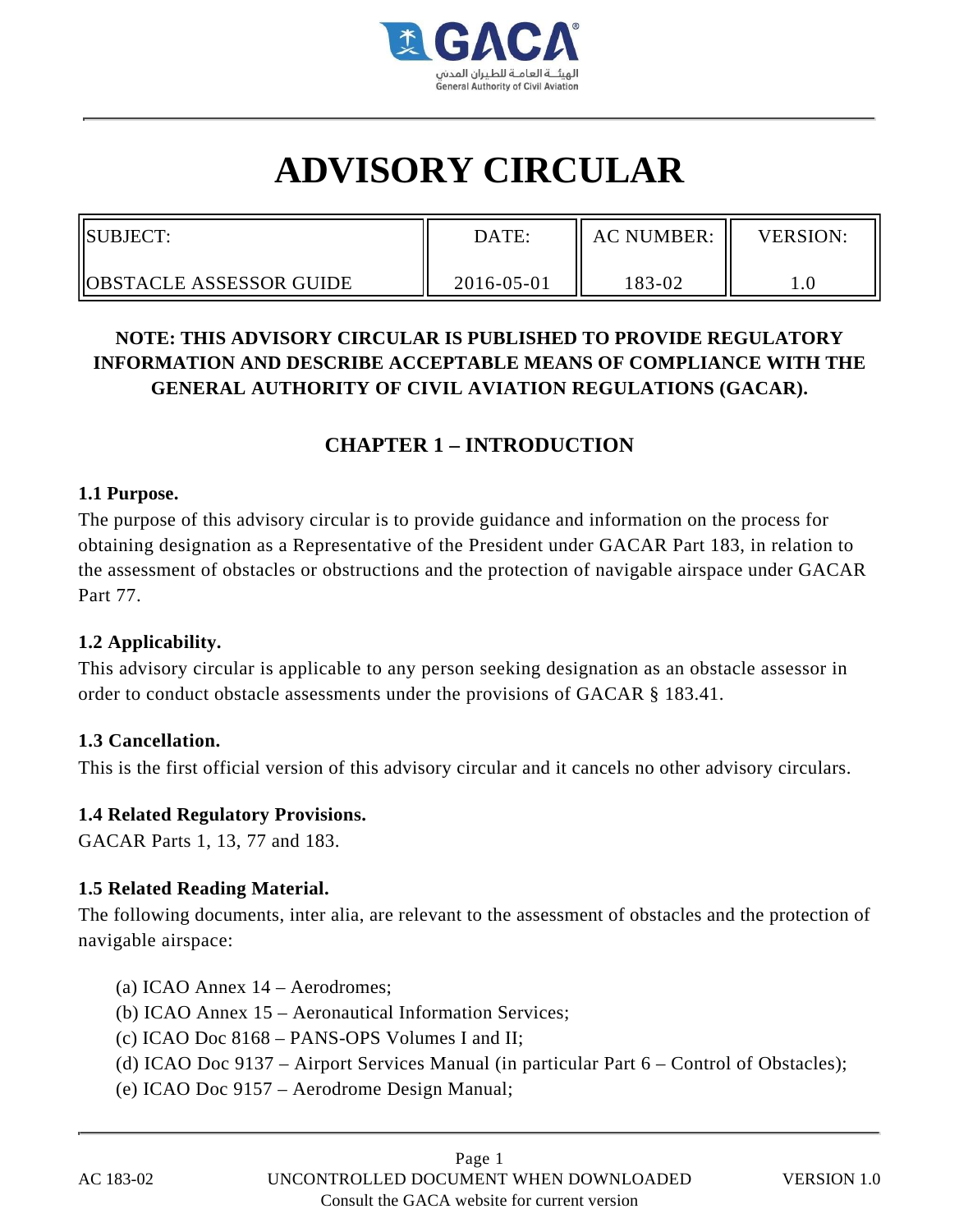

(f) ICAO Doc 9184 – Airport Planning Manual (in particular Part 2 – Land Use and Environment Planning);

(g) ICAO Doc 9261 – Heliport Manual;

(h) ICAO Doc 9365 – Manual of All Weather Operations;

(i) ICAO Doc 9368 – Instrument Flight Procedures Manual;

(j) ICAO Doc 9674 – WGS-84 Manual;

(k) ICAO Doc 9774 – Manual on Certification of Aerodromes;

(l) ICAO Doc 9859 – Safety Management Manual;

(m) ICAO Doc 9881 – Guidelines for Electronic Terrain, Obstacle and |Aerodrome Mapping Information;

(n) ICAO Doc 9426 - Air Traffic Services Planning Manual (Doc 9426);

(o) ICAO Doc 9906 – Quality Assurance Manual - Flight Procedure Design;

(p) ICAO Doc 9981 – PANS-Aerodromes;

(q) ICAO EUR Doc 015 – European Guidance Material on Managing Building Restricted Areas;

(r) KSA Aeronautical Information Publication (AIP) and associated documents.

#### **1.6 Definitions of Terms Used in this Advisory Circular.**

Affected parties should refer to Subpart A of GACAR Part 1 for a full listing of defined terms used in the new GACAR. This advisory circular does not introduce any new terms.

#### **1.7 Approval.**

This advisory circular has been approved for publication by the Assistant President, Safety, Security and Air Transport Sector of the General Authority of Civil Aviation.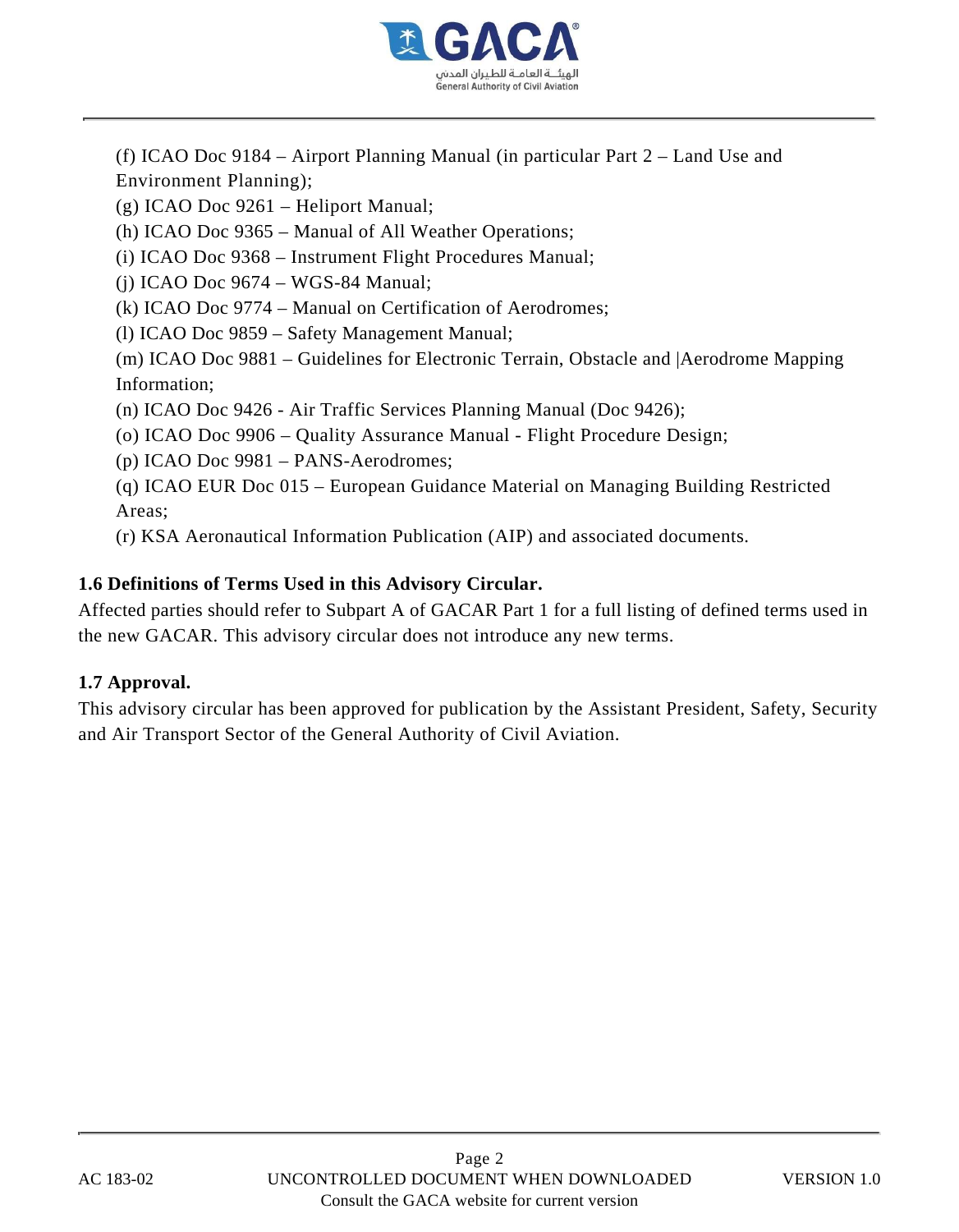

# **CHAPTER 2 – APPLICATION PROCEDURES FOR OBSTACLE ASSESSORS**

#### **2.1 General.**

This chapter summarizes essential information for all applicants seeking designation as a Representative of the President in the capacity of an obstacle assessor. Applicants are reminded that should the President refuse to grant a certificate of designation that they may be eligible to appeal that decision in accordance with the appeal regulations prescribed in Subpart I of GACAR Part 13.

NOTE: Applicants are reminder that the designation as a Representative of the President under GACAR Part 183 is made to assist the President in fulfilling his regulatory obligations and is granted only at the discretion of the President. Not all qualified candidates may necessarily receive designation.

#### **2.2 Background.**

Under the provisions of GACAR § 183.41, a person may apply to the President for designation to conduct certain assessments relating to obstacles or obstructions and make determinations as specified in GACAR § 77.47. This advisory circular sets out the information that is required to enable the GACA to consider an application for designation as an obstacle assessor and the method GACA may use to assess an application.

#### **2.3 Eligibility.**

An application may be made by any suitably qualified person.

#### **2.4 Application Procedures.**

An application for designation as a Representative of the President in the capacity of obstacle assessor must be made in writing and must include:

(a) The name of the person.

(b) Details of the person's contact information, citizenship and for foreign nationals, details of the right to work in the Kingdom of Saudi Arabia.

(c) Details of the person' relevant qualifications and experience (see Section 2.5(a) and (b) below for the relevant requirements).

(d) Details of how the person intends to meet the required competencies (see Section 2.5(c) below for the relevant requirements).

(e) Details of the quality management system the applicant intends to use including details of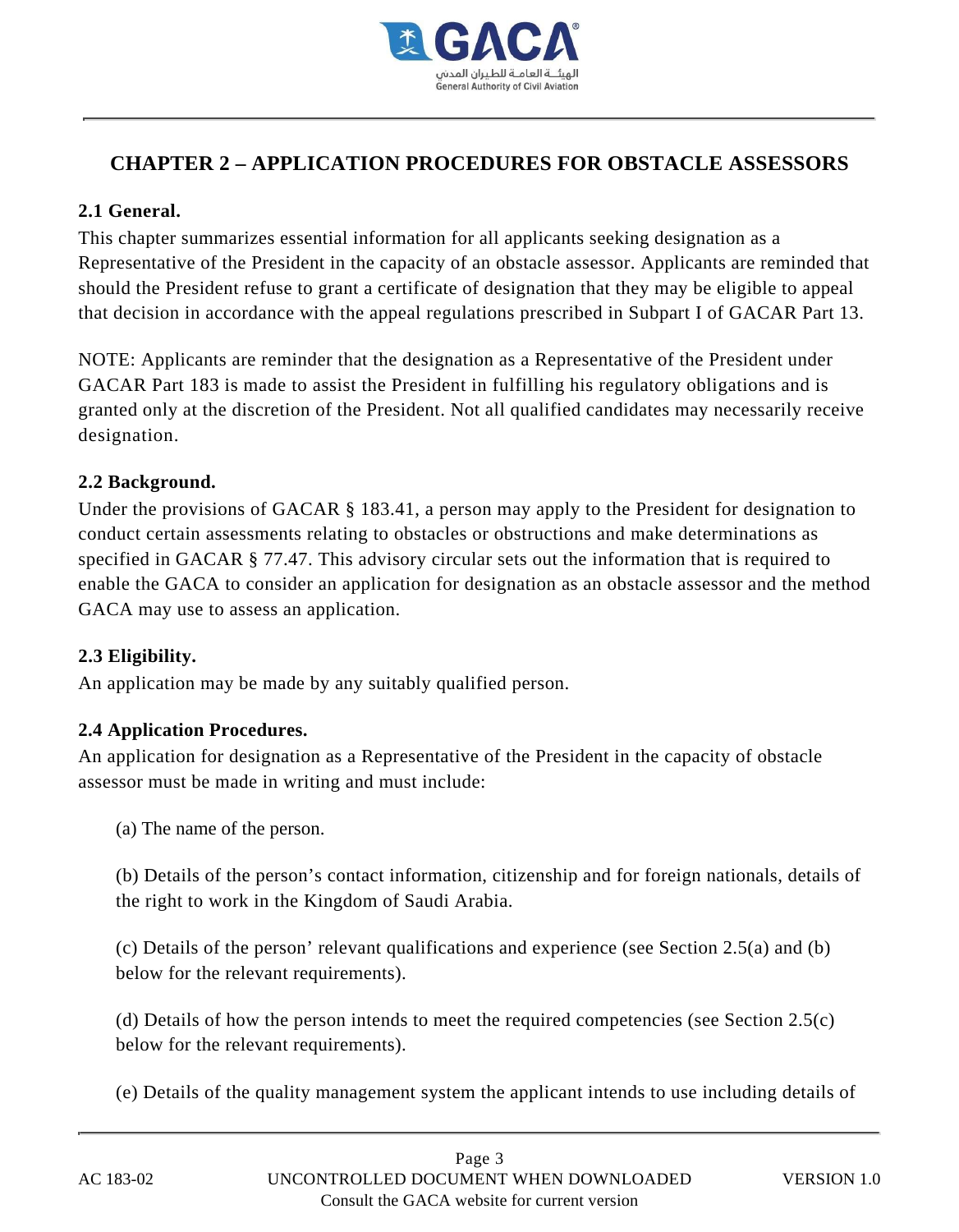

how the system will ensure that obstacle assessments are based on current information and are conducted in accordance with current standards.

(f) Details of the document management system the applicant intends to use including details of how the system will ensure that documentation relating to assessments and determinations are retained for a minimum of 5 years.

## **2.5 Required Knowledge, Experience and Competencies.**

Each applicant must demonstrate, to the satisfaction of the President, the knowledge, experience and competencies listed in this section.

(a) *Knowledge.*

(1) Demonstrated understanding of relevant GACA Regulations and associated legislation having regard to the purpose of obstacle and obstruction assessment – in particular GACAR Part 77 and Part 139.

(2) Detailed knowledge of the principles and practice of obstacle assessment in accordance with the rules contained in ICAO Annex 14 and associated documents is required.

(3) Demonstrated knowledge of other pertinent ICAO documents relating to protection of navigable airspace in the vicinity of aerodromes is desirable.

(4) An understanding of the requirements to communicate safety related matters to GACA SS&AT.

(b) *Experience.*

(1) Evidence of experience in obstacle and obstruction assessment at or around aerodromes, either in the Kingdom of Saudi Arabia or elsewhere.

(c) *Competencies.* The GACA will assess the applicant's fitness to perform duties related to regulatory compliance including:

(1) Record of compliance with regulatory requirements (in the Kingdom of Saudi Arabia or elsewhere) relating to aviation safety and other transportation safety;

(2) Demonstrated attitude towards compliance with regulatory requirements (in Saudi Arabia or elsewhere) relating to aviation safety and other transportation safety;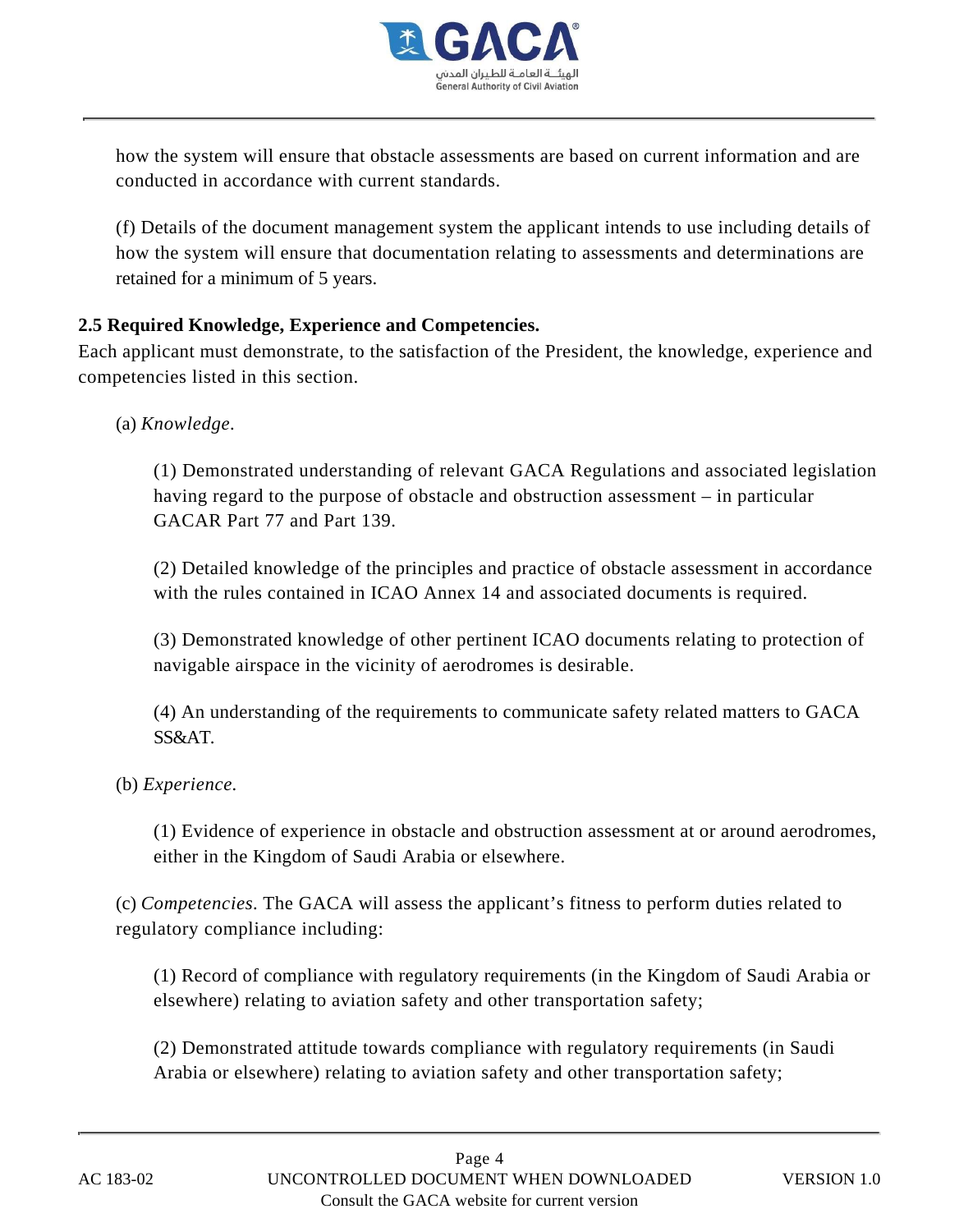

- (3) Demonstrated cooperative attitude with GACA officials;
- (4) Any other matter relating to the fitness of the applicant to hold the authorization.

#### **2.6 Designation.**

Upon completion of a formal assessment of the applicant's qualifications, experience and other relevant considerations, the President will make a determination of whether to designate the applicant as a Representative of the President under GACAR Part 183. In the case of designation the applicant will be issued a certificate of designation which will contain:

- (a) The name of the person authorized by the President;
- (b) The type of designation for which the person is certificated;
- (c) The privileges and limitations of the holder of the certificate, and
- (d) The certificate's period of validity.

The certificate of designation is not transferable. The certificate of designation will remain valid unless expired, surrendered, suspended or revoked or the holder ceases to be employed in the capacity as an obstacle assessor. An authorization under this regulation will normally be valid for a period not exceeding 3 years. An obstacle assessor wishing to extend the validity of his authorization must make a further application prior to expiry of the existing authorization.

## **2.7 Rejection.**

The GACA will notify the applicant in writing if an application is not acceptable to the President. The advice will state the knowledge,, experience, or competency areas that have been assessed as unsatisfactory. An unsuccessful applicant may re-apply if additional evidence can be provided to rectify any deficiency in the original application.

## **2.8 Scope of Authority.**

Obstacle assessments conducted under the provisions of GACAR § 183.41 will initially be limited to determining whether or not a proposed obstacle or obstruction will infringe a published obstacle limitation surface. Published obstacle limitation surface areas include municipal zoning charts. Where it is determined that a proposed obstacle or obstruction will not infringe a published obstacle limitation surface, the designee may make a *Determination of No Hazard to Air Navigation*. A copy of that determination must be forwarded to the President. Where it is determined that a proposed obstacle or obstruction will infringe a published obstacle limitation surface, the designee must forward the proposal to the President for further assessment and determination.